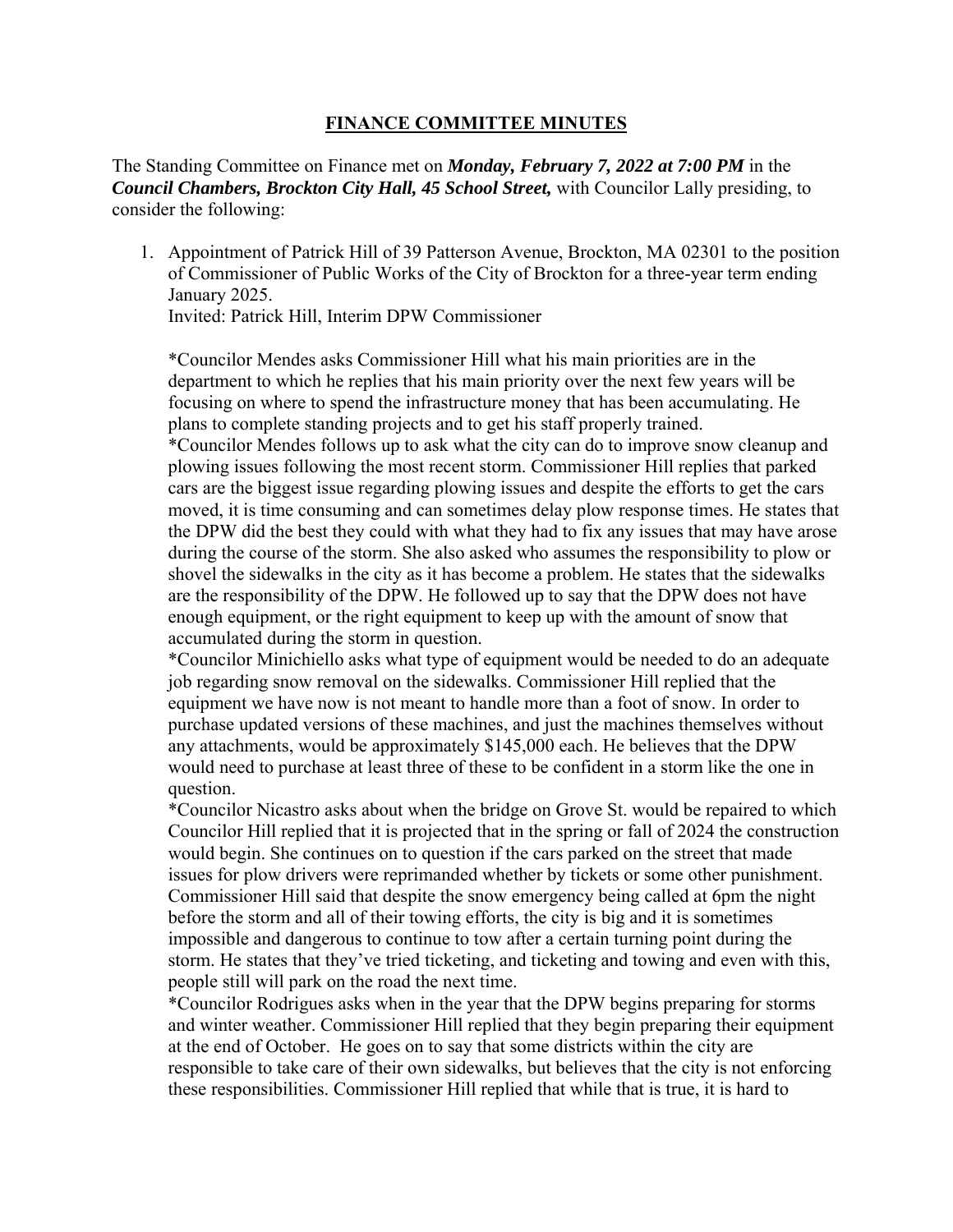enforce this with the information he has, including the fact that the city's public safety professionals are incredibly busy enforcing other public safety concerns.

\*Councilor Tavares expresses her concerns for the elderly in her ward and the fact that they couldn't get out of their homes due to poor plowing on their streets and asked how the councilors and Commissioner could collaborate to give the constituents the best quality of service in this case. Commissioner Hill states that every ward in the city also felt this way, but this storm in particular was not a standard storm, therefore they did the best they could with the amount of snow that accumulated. He continued to say that he is always available if any councilor has something pressing or specific that he can help with.

\*Councilor Teixeira asks what the DPW can do better next time considering how the most recent storm went, and Commissioner Hill states that he is almost positive that with the amount of equipment they currently have and with another storm of the same caliber they would essentially be in the same situation. Councilor Teixeira urged Commissioner Hill to propose some kind of budget to be able to acquire equipment to be better equipped for large storms.

\*Every councilor expressed their gratitude toward Commissioner Hill, and looked forward to supporting his appointment.

Having considered the same, motion by Councilor Asack to report FAVORABLE, 2nd by Councilor Nicastro. Motion carried by a hand vote.

2. Appointment of Monique Screen-Berry of 126 Torrey Street, Brockton, MA 02301 to Zoning Board of Appeals Alternate Member for a three-year term, ending January 2025. Invited: Monique Screen-Berry

\*Councilor Thompson followed up on Ms. Screen-Berry's statement about not being incredibly experienced in zoning with a question about her experience with plans and laws and if she had any. She replied that she had some with her work in projects in the past.

\*Councilor Farwell states that the Law Department will be sure that Ms. Screen-Berry and any and all other appointees will feel comfortable in their role(s) regarding laws in question amongst other things despite their experience or lack of.

Having considered the same, motion by Councilor Rodrigues to report FAVORABLE, 2<sup>nd</sup> by Councilor Thompson. Motion carried by a hand vote.

3. Ordered: That the following named sum be and the same is hereby transferred as the same was submitted by the Mayor as follows: Transfer of: \$75,000 From: Election- Purchase of Services  $$20,000$ and Auditor- Purchase of Services  $$55,000$ To: Auditor Mail- Purchase of Services  $$75,000$ (This transfer is necessary due to large mailing for the two elections that were held this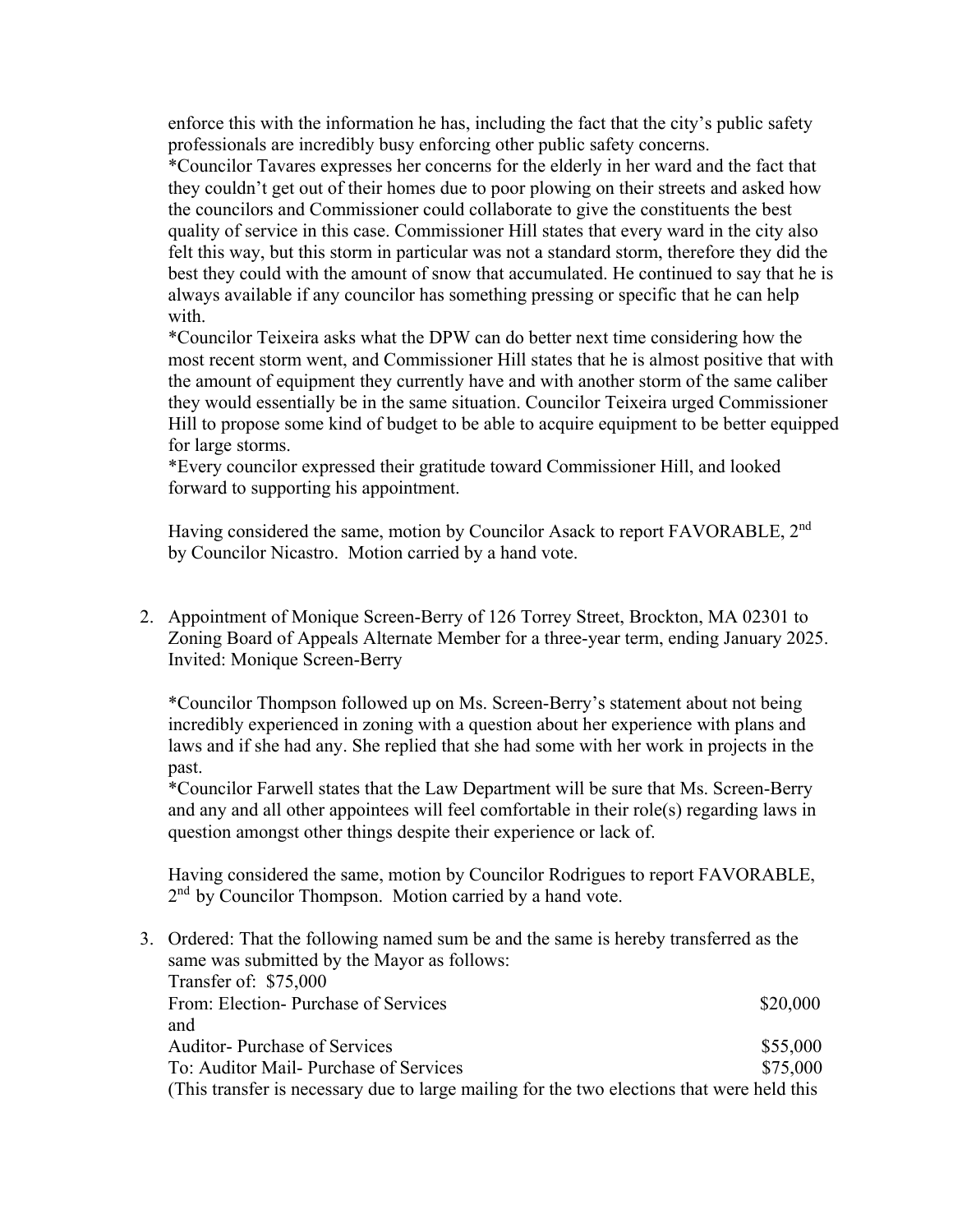past year.)

Invited: Cynthia Scrivani, Executive Director of Elections Ann Marie Raymond, Interim City Auditor Troy Clarkson, Chief Financial Officer

Having considered the same, motion by Councilor Thompson to report FAVORABLE, 2<sup>nd</sup> by Councilor Asack. Motion carried by a hand vote.

4. Ordered: That the City Council authorizes the acceptance and expenditure of the total grant funds in the amount of \$718,400. From: Executive Office of Public Safety and Security - 2022 Senator Charles E. Shannon, Jr. Community Safety Initiative Grant To: Brockton Police Department – 2022 Senator Charles E. Shannon, Jr. Community Safety Initiative Grant Fund (These grant funds will be used to pay for gang prevention efforts throughout the city. Police overtime will be used for outreach efforts to at-risk youth, including a new mentoring program to launch in the fall, hot spot suppression, and SRO/School Police home visits. This award will also fund Old Colony YMCA street outreach and case management services through Safe Corners and positive youth development through Kidz Konnect; Boys and Girls Club memberships, summer camperships, and paid summer counselor positions; mentoring, winter and spring clubs and workshops, a summer academy, and Kidz 'n the Park program from Brockton Christian Mentoring Initiative, a summer work program run by MassHire YouthWorks; case management and the PLAAY group-based intervention program from Luminosity Behavioral Services; prevention efforts and positive youth development through discussion groups from Health Imperatives positive youth development through recovery art projects from 24 Hr. Power, Inc.; and a Juvenile Justice Jeopardy positive youth development program from Strategies for Youth. This grant requires a match of in-kind services only.) Invited: Michelle St. James, Grant Coordinator BPD

> Steve Williamson, Interim Chief of Police Troy Clarkson, Chief Financial Officer

\*Ms. St. James states that this is a recurring grant that is used to be sure that children are aware of the services that are provided in the city. She goes on to talk about how information about these resources are spread and talked specifically about school resource officers and the voluntary home visits that they do. She is sure to reiterate the fact that parents are not obligated to open the door or talk to them at all, and that these visits will be incredibly casual and all information will be secure. She goes on to say that Shannon is primarily meant to intervene with youth who are at risk for gang involvement. She states that it is a preventative program that strives for intervention.

\*Councilor D'Agostino states that if anyone has any questions or concerns about this program, Officer Leedburg is more than happy to answer any of these via email; Nancy@BrocktonPolice.com.

\*Councilor Mendes asks if there is an application process in regard to the non-profits that the BPD is partnered with through this program. Ms. St. James replies yes. Councilor Mendes follows up to say that it would be nice to expand to more organizations as it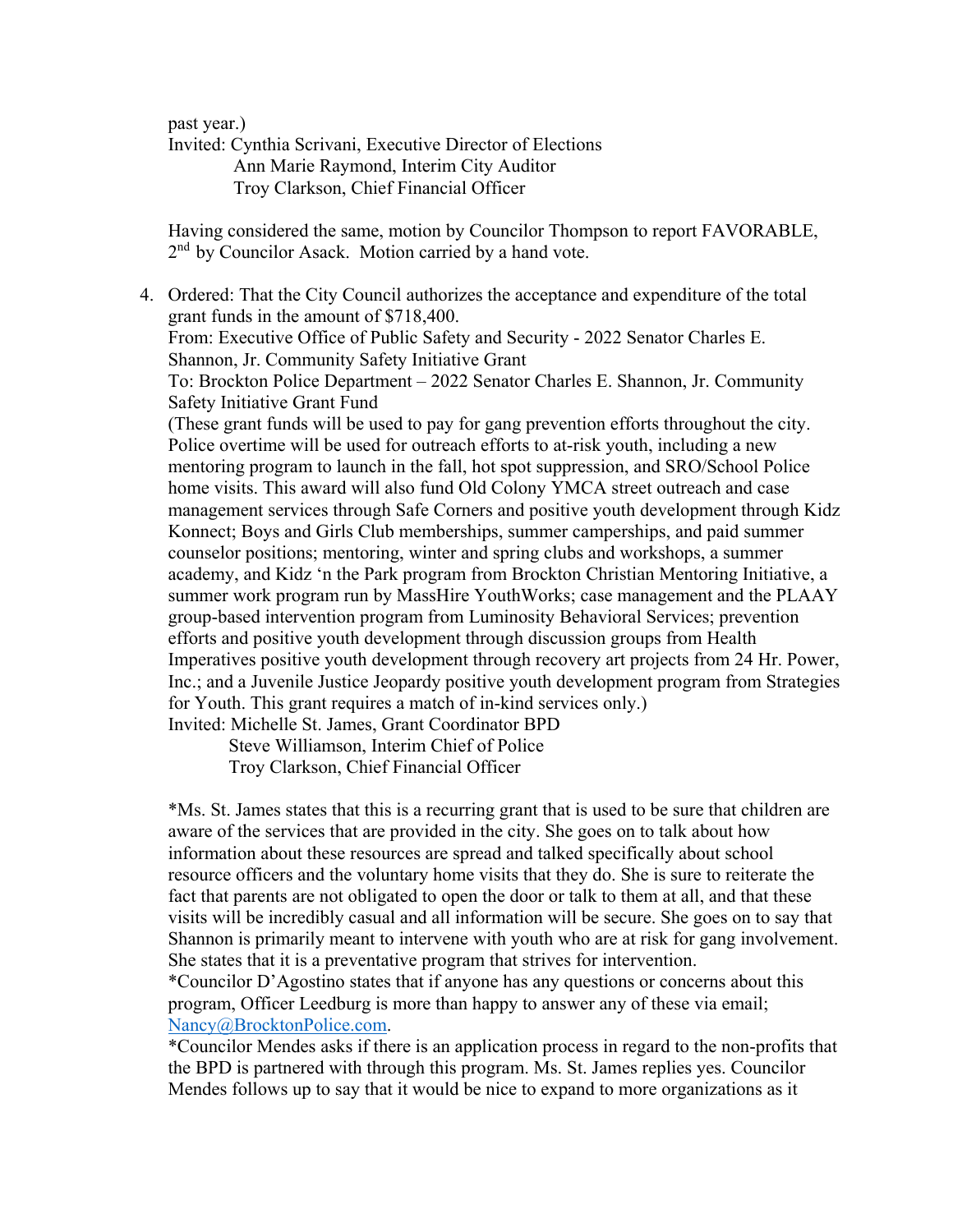seems as though the same organizations are involved with this grant yearly. Ms. St. James agrees, but also states that there are reasons organizations are involved yearly which could be because of the specific and unique things that they do for the community. \*Councilor Tavares asks how the organizations are identified given the services they provide, and follows up with the possibility of the Cape Verdean Association of Brockton and some Haitian groups potentially being partners with this. Ms. St. James states that they are trying to expand their steering committee to involve these minority groups more and that she was hoping that they would get applications from associations regarding these groups but they did not. She plans to continue to do outreach on the matter. \*Through the Chair, Councilor Tavares asks Councilor Rodrigues specifically if the Cape Verdean Association of Brockton had applied to be a partner with the Police Department for this grant. Councilor Rodrigues responds no, the organization did not. He goes on to say that the organization is focusing on summer jobs and potential employment for the youth of the city.

\*Councilor Rodrigues tells Ms. St. James that sometimes these programs are viewed as 'babysitters' for the children involved. He goes on to say that as far as applying for these, the applications are usually kept in the same circle of organizations, and aren't typically sent to those who haven't been involved in the past. Ms. St. James states that she personally sent it directly to Councilor Rodrigues. He said that he did not see it in his email.

\*Councilor Rodrigues states that it could be beneficial to reach out locally for these organizations, in our own backyards, opposed to someone else's back yard. He goes on to tell Ms. St. James that if the program is looking for someone to help provide jobs for the youth of the city, than his organization will apply. Otherwise, they are not interested in competing with organizations that are already well-developed. He tells her that he wouldn't mind having someone from the Cape Verdean Association of Brockton on the steering committee to look into everything. Ms. St. James tells him that she would love that.

\*Councilor Minichiello asks how the children whom are at risk become identified for the program and Ms. St. James states that the SROs will sometimes be able to identify the atrisk children as well as guidance counselors, adjustment counselors and the administration at schools.

Having considered the same, motion by Councilor Asack to report FAVORABLE, 2nd by Councilor D'Agostino. Motion carried by a hand vote.

5. Ordered: That the City Council authorizes the acceptance and expenditure of the total grant funds in the amount of \$150,000. From: MassDevelopment-Site Readiness Grant To: Department of Planning and Economic Development-Site Readiness Grant Fund (These grant funds will be used to prepare a strategy for the implementation of the trust Brook Urban Renewal Plan. This grant does not require a match.) Invited: Robert May, Director of Planning and Economic Development

Troy Clarkson, Chief Financial Officer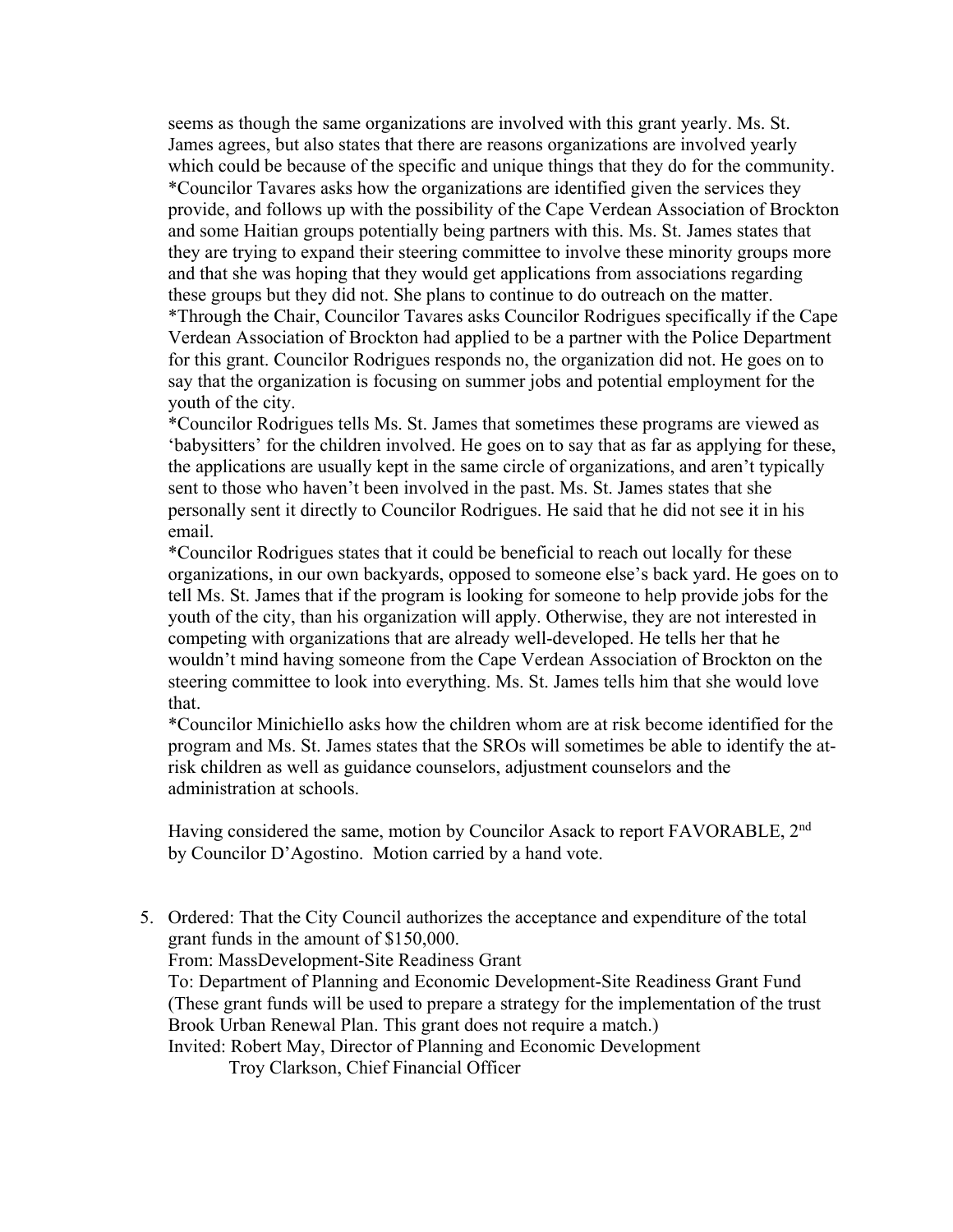\*Mr. May states that the funds received will be primarily used toward developing an acquisition strategy which includes but is not limited to better understanding the environmental conditions and what the risks and liabilities will be regarding the renewal plan.

\*Councilor Thompson asks if MassDevelopment is the consultant, or if this is something that goes to a bid for a consultant. Mr. May clarifies that MassDevelopment is the awarder of the grant, and they have contractors that they use. He goes on to say that there are some scopes of work that their contractors do not do, and that is when they will have to contract out to additional consulting services.

\*Councilor Thompson goes on to ask how long this process is expected to last and when there will be a final work product to be deliberated on. Mr. May states that he expects the grant work to continue through the fall. Councilor Thompson clarifies that through the final work product there will be a better understanding on how to develop Trout Brook and Mr. May agrees. The more information acquired, the more qualified the city becomes for future grants.

\*Councilor Farwell asks if since February of 2021, when this started to be publicized, if any developer has reached out with interest to develop the property. Mr. May says yes, and that he and Mayor Sullivan have met with a few different developers that are interested in a large-scale development project. He goes on to say that there have been preliminary meetings with CSX and are moving closer to find a qualified development team. A big part of this grant will be used to find the right partner, and to find the right way to find the right partner.

\*Councilor Farwell follows up to confirm that CSX still would like to sell the property, and asks if they have come up with a set price for it to which Mr. May replies that a price has not been spoken about yet, but CSX is interested in entertaining offers.

\*Mr. May speaks about his concerns with the environmental conditions and how given the research conducted, he will be able to understand how these conditions will affect the redevelopment plan. Money from this grant will help him do so more precisely.

\*Councilor Farwell asks if the city is willing to buy the 66 acres from CSX, and take on all of the potential environmental issues or if it is something that a private developer will buy. Mr. May responded by saying that that has not been talked about yet, but that the city making this purchase could be a possibility depending on who the development partner may be.

\*Councilor Farwell states that with the potential environmental concerns that diminish the value of the property as it stans, it could be beneficial to go to DEP or the EPA and make these organizations aware that there are environmental issue(s) that could affect ground water. He goes on to ask why the current property owners do not do the remediation and studies themselves, and Mr. May says that they have been doing this on site and have received an activities use limitation. He goes on to say that the current property owners have cleaned the properties up to a level that would be appropriate for commercial or industrial use. Mr. May states that the DEP has been very involved in this process.

\*Councilor Nicastro refers to Mr. May's comment about he and Mayor Sullivan having met with several developers and questions what sort of uses they have had in mind for the property. Mr. May states that the city needs to find someone who is interested in doing a